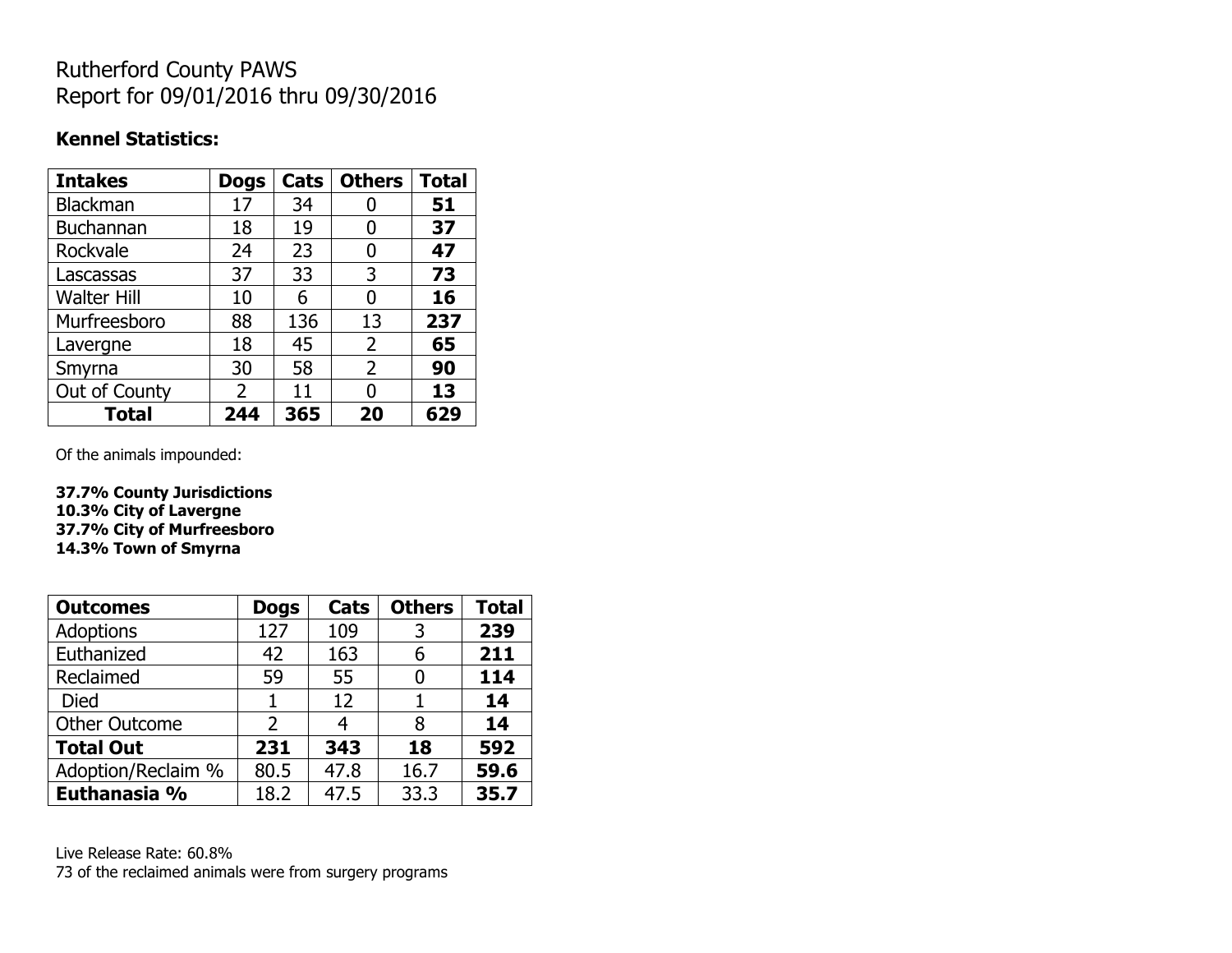Animals left in shelter on 09/30/2016: 159

1967 People visited the shelter looking for a lost /new pet.

1989 Logged calls/voice mails for the month.

#### **Activity Report by Jurisdiction:**

| Zones           | <b>Calls Received</b> | Calls Completed |
|-----------------|-----------------------|-----------------|
| <b>Blackman</b> | 182                   | 187             |
| Buchannan       | 103                   | 106             |
| Lavergne        | 167                   | 172             |
| Lascassas       | 63                    | 63              |
| Murfreesboro    | 615                   | 626             |
| Rockvale        | 87                    | 89              |
| Smyrna          | 177                   | 177             |
| Walter Hill     | 72                    | 72              |
| Out of Area     | 11                    | 11              |
| <b>Total</b>    | 1477                  | 1503            |

35.1% County Jurisdictions 11.3% City of Lavergne

41.6% City of Murfreesboro

12.0% Town of Smyrna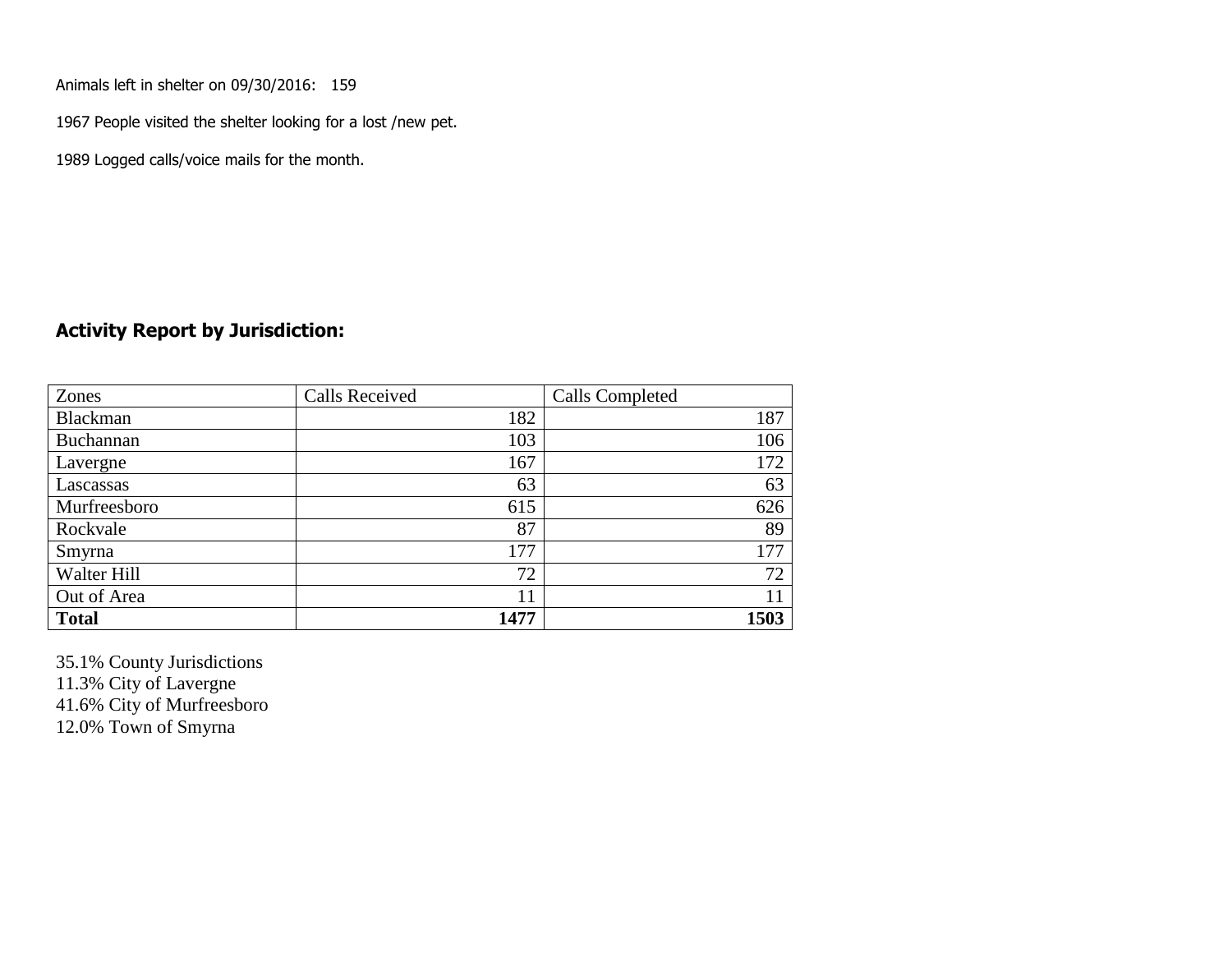# **Mileage:**

| <b>Officer</b> | <b>Miles</b> |
|----------------|--------------|
| 423            | 43           |
| 425            | 931          |
| 427            | 1175         |
| 428            | 831          |
| 429            | 157          |
| 430            | 1268         |
| 431            | 1352         |
| 432            | 94           |
| 437            | 1003         |
| 438            | 1437         |
| 439            | 1384         |
|                |              |
|                |              |
|                |              |
|                |              |
|                |              |
|                |              |
| <b>Total</b>   | 9675         |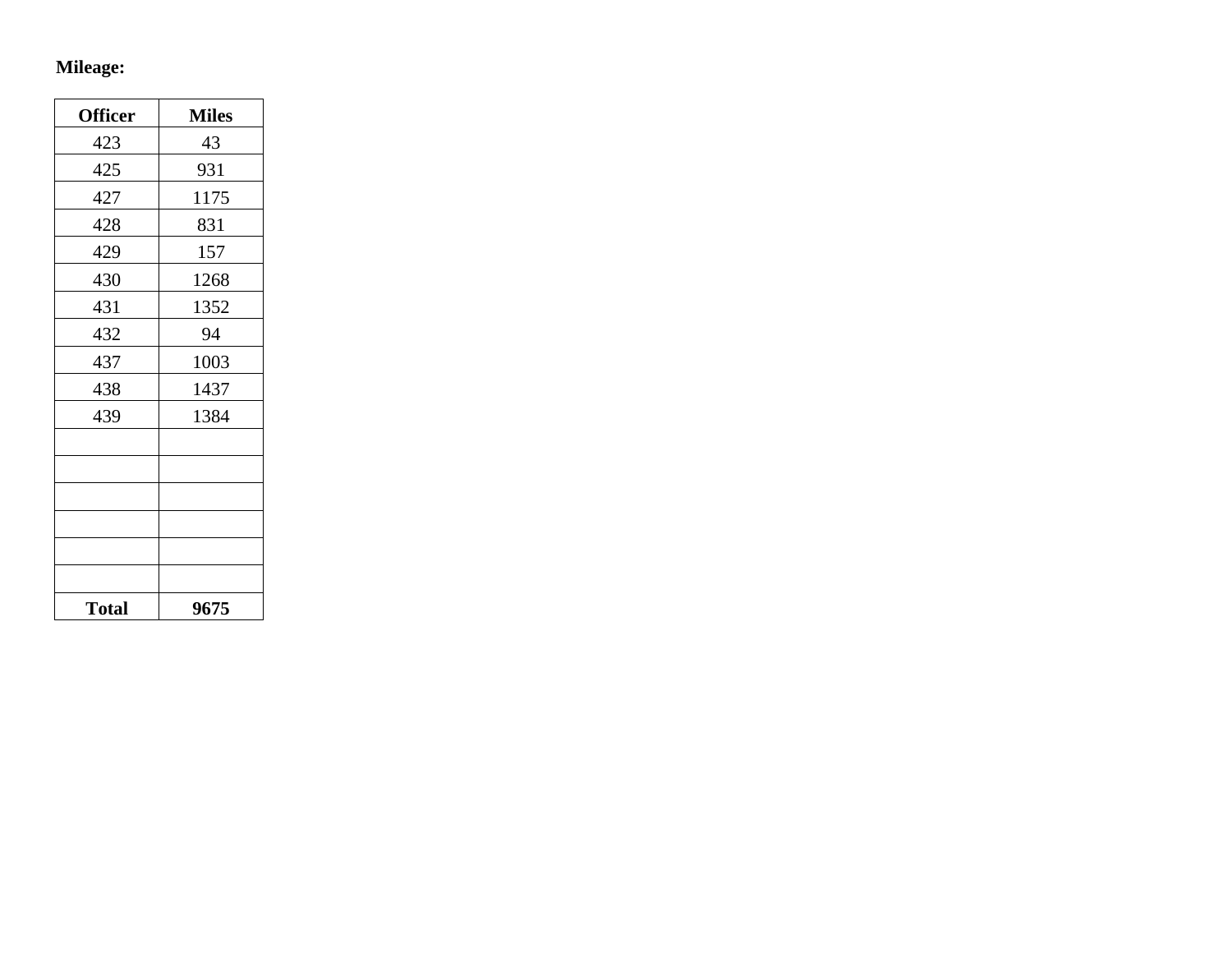## Fiscal Year-to-Date Report 07/01/16 thru 09/30/2016

### **Kennel Statistics:**

| <b>Intakes</b>     | <b>Dogs</b> | Cats | <b>Others</b> | <b>Total</b> |
|--------------------|-------------|------|---------------|--------------|
| Blackman           | 70          | 91   | 2             | 163          |
| <b>Buchannan</b>   | 49          | 49   | 0             | 98           |
| Rockvale           | 64          | 63   | 2             | 129          |
| Lascassas          | 64          | 61   | 4             | 129          |
| <b>Walter Hill</b> | 43          | 42   | 0             | 85           |
| Murfreesboro       | 316         | 393  | 58            | 767          |
| Lavergne           | 72          | 133  | 19            | 224          |
| Smyrna             | 80          | 154  | 13            | 247          |
| Out of County      | 13          | 40   | O             | 53           |
| <b>Total</b>       | 771         | 1026 | 98            | 1895         |

Of the animals impounded since July 01:

**34.7% County Jurisdictions**

**11.8% City of Lavergne**

**40.5% City of Murfreesboro**

**13.0% Town of Smyrna**

| <b>Outcomes</b>      | <b>Dogs</b> | Cats | <b>Others</b> | <b>Total</b> |
|----------------------|-------------|------|---------------|--------------|
| Adoptions            | 373         | 432  | 9             | 814          |
| Euthanized           | 131         | 436  | 24            | 591          |
| Reclaimed            | 226         | 133  |               | 360          |
| <b>Died</b>          | 7           | 34   | 8             | 49           |
| <b>Other Outcome</b> | 13          | 20   | 56            | 89           |
| <b>Total Out</b>     | 750         | 1055 | 98            | 1903         |
| Adoption/Reclaim %   | 79.9        | 53.6 | 10.2          | 61.7         |
| Euthanasia %         | 17.5        | 41.3 | 24.5          | 31.1         |

Live Release Rate: 65.1%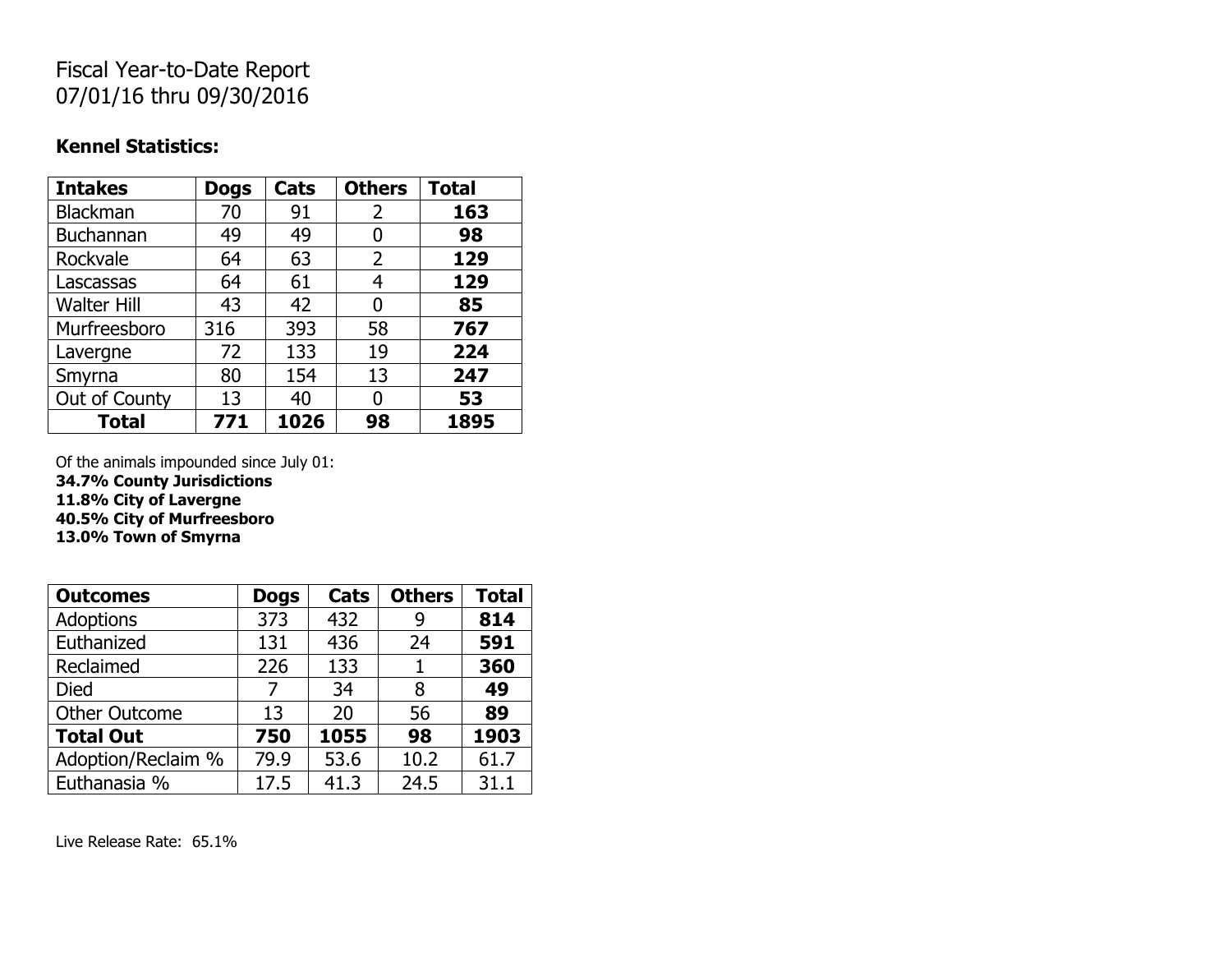7019 People have visited the shelter since July 01, 2016 looking for a lost /new pet.

6452 Logged calls/voice mails since July 01, 2016.

### **Activity Report by Jurisdiction:**

| Zones        | <b>Calls Received</b> | Calls Completed |
|--------------|-----------------------|-----------------|
| Blackman     | 545                   | 549             |
| Buchannan    | 328                   | 332             |
| Lavergne     | 773                   | 780             |
| Lascassas    | 293                   | 294             |
| Murfreesboro | 1923                  | 1938            |
| Rockvale     | 267                   | 269             |
| Smyrna       | 535                   | 535             |
| Walter Hill  | 303                   | 302             |
| Out of Area  | 28                    | 28              |
| <b>Total</b> | 4995                  | 5027            |

35.3% County Jurisdictions 15.5% City of Lavergne 38.5% City of Murfreesboro 10.7% Town of Smyrna